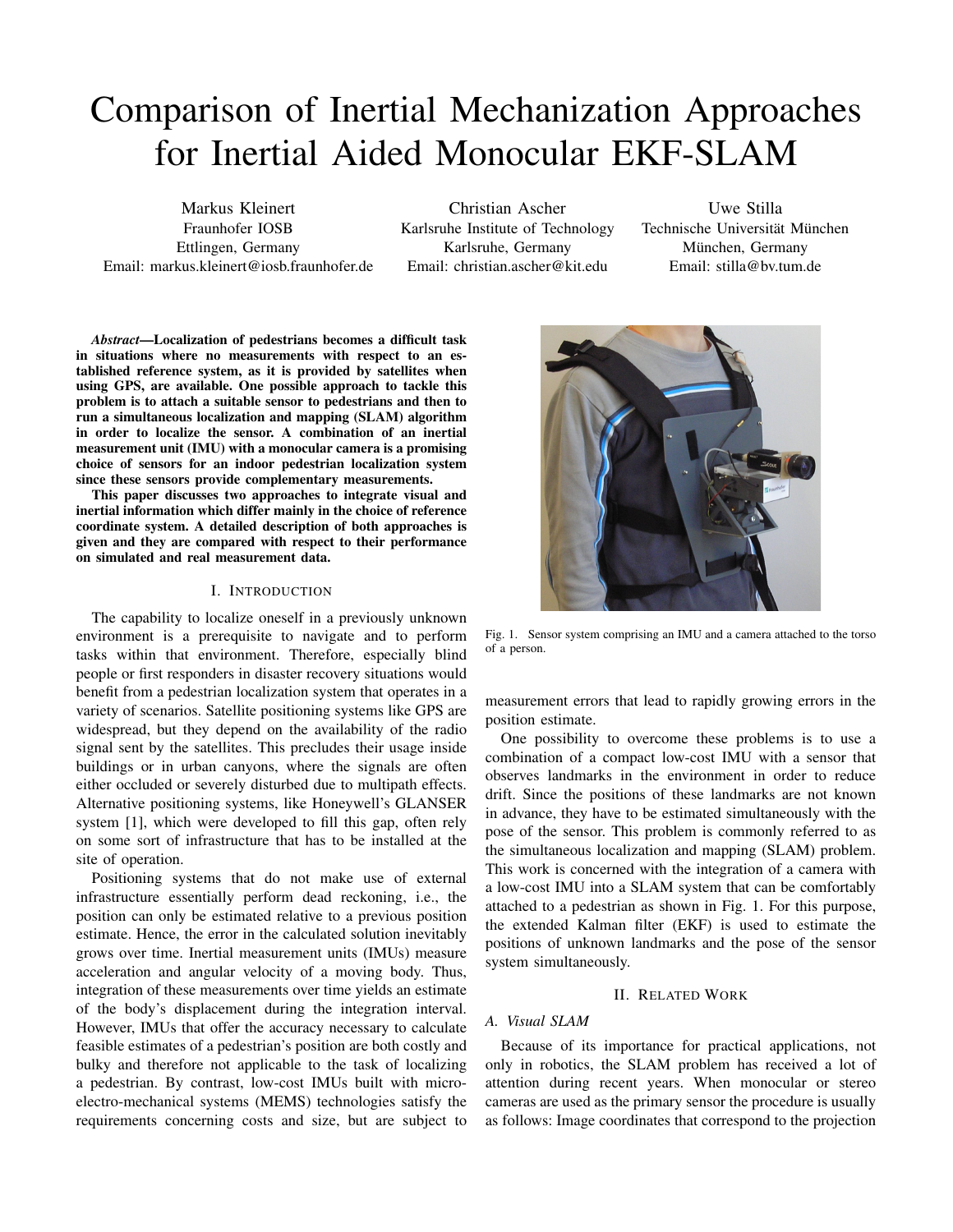of landmarks in the image plane are tracked over multiple camera images and subsequently used to estimate the sensor's trajectory as well as the map.

It is interesting to note that the same problem is addressed in different scientific communities each time for a slightly different purpose. Namely, while the focus in the robotics community is on localization of autonomous robots, cf. [2], the computer vision community often aims at efficient determination of the camera's pose for augmented reality applications [3]. Only recently the batch optimization approach to SLAM which was long known to the photogrammetric community under the term "bundle adjustment" was rediscovered and modified for real-time operation [4].

# *B. Inertial aiding: World-centric formulation*

However, filtering using either an EKF or an unscented Kalman Filter (UKF) is still a widely adopted method for integrating visual and inertial measurements in a SLAM system. This probably stems from the fact that filtering, especially with the error-state formulation of the EKF, is the standard tool for GPS-INS integration in the navigation community. The inertial mechanization equations, i.e., the strapdown algorithm, used for error-state filtering are usually formulated w.r.t. a coordinate system that is aligned with the local direction of gravity, cf. [5]. This frame is called *navigation frame* in this work. Veth and Raquet present an inertial-aided visual SLAM system that utilizes the error state formulation w.r.t. the navigation frame by extending the state vector of an EKF with the Cartesian coordinates of observed landmarks [6]. A stereo camera system or a terrain model are used to obtain an initial estimate of the distance of new landmarks to the camera image they were first observed in.

This formulation of the SLAM problem, where the sensor's pose and the map are parameterized w.r.t. the navigation frame is called *world-centric* in this work.

# *C. Inertial aiding: Sensor-centric formulation*

A major drawback of the EKF is its susceptibility to linearization errors. Huang presents an extensive study on the effect of linearization errors in SLAM for the simplified case of a robot moving in the 2D-plane [7]. It is shown that linearization errors have the effect that theoretically nonobservable directions of the SLAM state space that correspond to the sensor's pose become observable and lead to inconsistent state estimates. It is also shown that the correct observability properties can be maintained during filtering if the *sensor-centric* parameterization that was introduced by Castellanos et al. in [8] is chosen. Here, the origin of the reference coordinate system always coincides with the sensor coordinate system. This has the effect that linearization errors are significantly reduced because the derivatives w.r.t. the sensor pose are calculated close to the true linearization points. However, after each measurement update a composition step has to be performed in order to reset the origin to the updated sensor pose. Since the composition step affects the whole covariance matrix it may significantly increase the computational cost for large maps.

In [9] a similar sensor-centric landmark parameterization is presented that enables a linear measurement update for landmark observations by predicting the position of landmarks in the camera frame using inertial measurements and the unscented transformation.

In the following, the term sensor-centric will also be used to refer to parameterizations as they are used in [10] and [11]. Both formulate the inertial mechanization equations w.r.t. the sensor pose at the start of operation. For this purpose the coordinates of the gravity vector w.r.t. the first sensor pose are also estimated in order to be able to perform the strapdown computation.

# *D. Contribution*

This work compares two variants of the strapdown algorithm, which is used to process IMU measurements during the time prediction step in error state formulations of the EKF, regarding their capability to produce consistent state estimates when employed in a visual SLAM framework in combination with an EKF. Namely, a sensor-centric formulation that allows to process landmark observations in a coordinate system that coincides with the sensor coordinate system at the beginning of the estimation process is compared to a world-centric approach where the reference frame is determined by the direction of gravity. The sensor-centric approach is similar to explicitly estimating the direction of gravity in the reference coordinate system as it also allows to start estimation with zero uncertainty in the estimate of the sensor's pose.

Furthermore, the effect of performing a composition step as originally proposed in [8] on the consistency of the filter and the overall scale estimate is investigated. Experiments with real and simulated data are presented to compare the different approaches.

# III. EKF-SLAM FORMULATION

The subsequent sections present the inertial aided EKF-SLAM approach used in this work in more detail with an emphasis on the inertial mechanization equations (strapdown computation).

#### *A. Coordinate systems*

The following coordinate systems are of particular interest for the formulation of the inertial mechanization equations in secs. III-E-III-F.

- The *body or IMU-coordinate system*  $\{b\}$  is aligned to the IMU's axes and therefore describes the pose of the whole sensor system. Its position and orientation are included in the filter state.
- The *camera coordinate system*  $\{c\}$  is not part of the filter state. Its pose can be calculated from the IMU's pose by means of the camera-IMU transformation that only depends on the mechanical setup and is assumed to be fix and known in this work.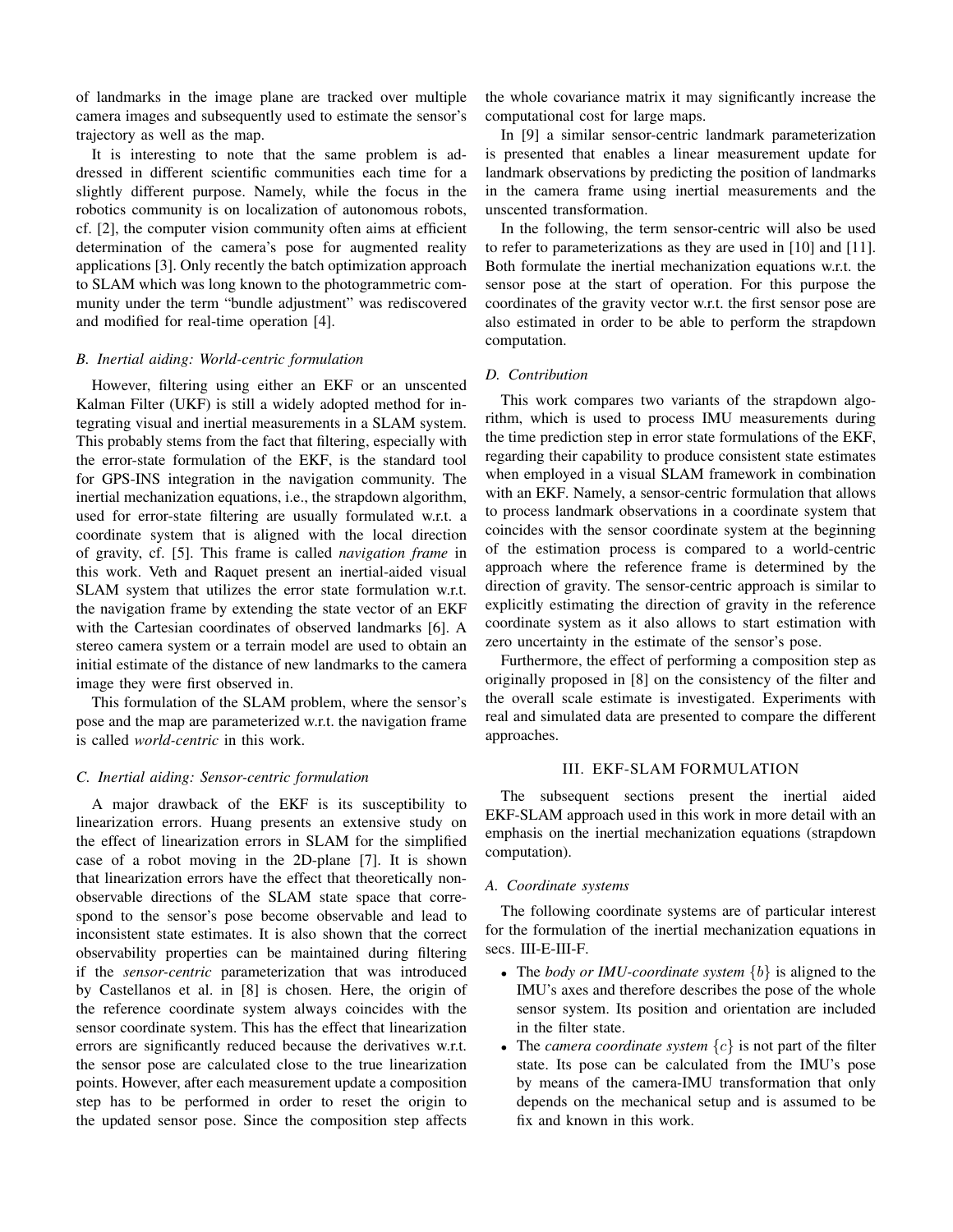- The *navigation coordinate system*  $\{n\}$  is the fixed world frame whose x- and y- axis point north- and eastwards while its z-axis points in the direction of local gravity. It is assumed that the distance between the body coordinate system and the navigation frame is small compared to the radius of the earth and therefore the direction of gravity can be considered constant during operation of the system. In this case the position of the navigation frame can be chosen arbitrarily.
- The *strapdown coordinate system* {s} is the frame the inertial mechanization equations are formulated in. Also, the pose of the body frame is given in coordinates w.r.t. the strapdown frame. In the world-centric formulation this frame coincides with the navigation frame. When a sensor-centric formulation is chosen, the mechanization equations are formulated either w.r.t. the body frame at the beginning of the measurement process or w.r.t. the body frame at the time when the last composition step was performed.

Here, the term "pose" of a coordinate system refers to its position and orientation w.r.t. a given reference system. Lowercase letters are used to refer to coordinate systems in coordinate transformations. E.g.,  ${}^{n}P_{b}$  refers to the position of the body frame  $\{b\}$  in coordinates of the navigation frame  $\{n\}$ . Similarly,  $C_b^n$  denotes the direction cosine matrix (DCM) that transforms coordinate vectors in the body frame to coordinate vectors in the navigation frame. As a pair,  ${}^n\mathbf{p}_b$  and  $C_b^n$  describe the pose of the body frame w.r.t. the navigation frame.  $C(\mathbf{q})$ denotes the rotation matrix that is associated with a unit quaternion q.

# *B. SLAM state parameterization*

Since the goal is to determine the pose of the body frame and a sparse map of point landmarks, the EKF state vector comprises parameters which describe the IMU's motion and biases as well as the coordinates of observed landmarks:

$$
\mathbf{s}_t = \left[ \mathbf{s}'^{\mathrm{T}} \ \mathbf{m}^{\mathrm{T}} \right]^{\mathrm{T}} \tag{1}
$$

Here, s' contains the state variables that describe the motion of the body frame w.r.t. the reference frame that was chosen for the formulation of the inertial mechanization equations. It is described in more detail in sec. III-E and III-F. The map vector m subsumes the coordinates of all landmarks that are included in the filter's state:

$$
\mathbf{m} = \left[ \mathbf{Y}_1^{\mathrm{T}} \dots \mathbf{Y}_N^{\mathrm{T}} \right]^{\mathrm{T}}
$$
 (2)

In the following, estimated values are denoted by a hat  $(\hat{\cdot})$ and a tilde  $(\tilde{\cdot})$  is used to indicate the error, i.e., the deviation between a true value (·) and its estimate:  $(\tilde{\cdot}) = (\cdot) - (\tilde{\cdot})$ .

# *C. Error state formulation*

Since the EKF relies on a truncation of the Taylor series expansion of the measurement equation as well as the time update step after the first derivative, it can be regarded as an estimator for the state error  $\tilde{s}$ . This is the basis for the error state formulation of the EKF which is commonly used for GPS-INS integration, cf. [5, pp. 199-222]. Therefore, the covariance matrix associated with the filter state describes the distribution of  $\tilde{s}$  under the assumption that the errors follow a normal distribution. It is given by

$$
P = \begin{bmatrix} P_{\tilde{\mathbf{s}}',\tilde{\mathbf{s}}'} & P_{\tilde{\mathbf{s}}',\tilde{\mathbf{m}}} \\ P_{\tilde{\mathbf{m}},\tilde{\mathbf{s}}'} & P_{\tilde{\mathbf{m}},\tilde{\mathbf{m}}} \end{bmatrix} . \tag{3}
$$

The error of the estimated orientation can be written in terms of the incremental orientation that aligns the estimated coordinate system with the unknown true coordinate system:

$$
\mathbf{q}_d^c = \mathbf{q}(\boldsymbol{\Psi}_d^c) * \hat{\mathbf{q}}_d^c \quad , \quad \mathbf{q}(\boldsymbol{\Psi}) \quad \approx \quad \left[1 \, \frac{\boldsymbol{\Psi}}{2}^T\right]^T \tag{4}
$$

Where  $*$  denotes quaternion multiplication and  $\{c\}$ ,  $\{d\}$  are arbitrary coordinate frames.

## *D. IMU measurement model*

The IMU measures acceleration and angular velocity w.r.t. an inertial frame in its own reference frame  ${b}$ . A reference frame that is fixed to the earth's surface cannot be an inertial frame because gravitational and Coriolis forces, which result from the earth's mass and rotation, affect any body that rests in such a coordinate frame. While the effect of gravity cannot be neglected, it is assumed that the Coriolis effect cannot be distinguished from noise with the low-cost inertial sensor used in this work. Similarly, it is assumed that the effect of the earth's rotation cannot be observed in the angular rate measurements.

In addition, inertial measurements are usually subject to systematic errors (biases), which have to be compensated before integrating inertial measurements.

Thus, the IMU's measurements are modeled by the following equations:

$$
{}_{m}^{b}\mathbf{a} = {}^{b}\mathbf{a} + \mathbf{b}_{a} + \mathbf{n}_{a} \tag{5}
$$

$$
{}_{m}^{b}\omega = {}^{b}\omega + \mathbf{b}_{g} + \mathbf{n}_{g} \tag{6}
$$

In the above equations,  $\mathbf{b}_a$  and  $\mathbf{b}_g$  are the biases, which affect the acceleration and angular rate measurements respectively. Furthermore,  $n_a$  and  $n_g$  are white Gaussian noise terms pertaining to acceleration and angular rate measurements  $\frac{b}{m}$ a and  ${}_{m}^{b}\omega$ . It is assumed, that the biases change in time according to a random walk process driven by white Gaussian noise terms  $\mathbf{n}_{b_a}$  and  $\mathbf{n}_{b_g}$ .

## *E. Inertial mechanization: World-centric formulation*

The inertial mechanization equations serve two purposes: They describe how the sensor system moves according to the inertial measurements and how the covariance matrix that describes the IMU's pose (s') uncertainty is propagated in time.

In the world-centric formulation these equations are written w.r.t. the navigation frame, which hence becomes the strapdown frame in this case. The IMU's motion can thus be described with the following state variables: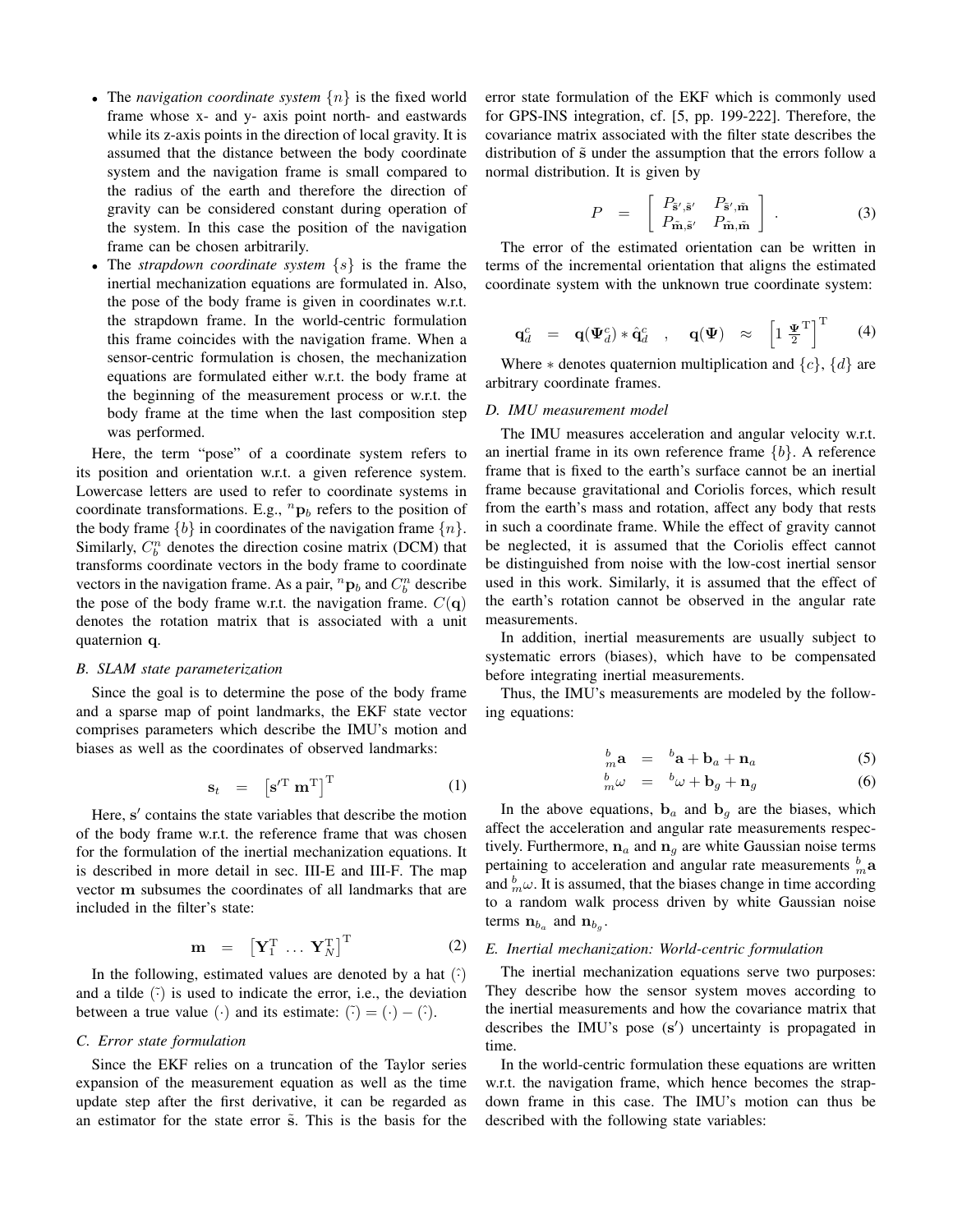$$
\mathbf{s}' = \begin{bmatrix} {^n} \mathbf{p}_b^{\mathrm{T}} {^n} \mathbf{v}_b^{\mathrm{T}} \mathbf{b}_a^{\mathrm{T}} \mathbf{q}_b^{\mathrm{T}} \mathbf{b}_g^{\mathrm{T}} \end{bmatrix}^{\mathrm{T}} \tag{7}
$$

Inertial measurements are integrated to update position and velocity estimates according to the following equations:

$$
{}^{n}\hat{\mathbf{a}} = C(\hat{\mathbf{q}}_{b}^{n}) \cdot ({}^{b}_{m}\mathbf{a} - \hat{\mathbf{b}}_{a}) + {}^{n}\mathbf{g}
$$
  
\n
$$
{}^{n}\hat{\mathbf{p}}_{b,t+\tau} = {}^{n}\hat{\mathbf{p}}_{b} + {}^{n}\hat{\mathbf{v}}_{b} \cdot \tau + \frac{1}{2} {}^{n}\hat{\mathbf{a}} \cdot \tau^{2}
$$
  
\n
$$
{}^{n}\hat{\mathbf{v}}_{b,t+\tau} = {}^{n}\hat{\mathbf{v}}_{b} + {}^{n}\hat{\mathbf{a}} \cdot \tau
$$
\n(8)

Where  $\tau$  is the time interval between consecutive inertial measurements. Note, that the gravity vector  ${}^{n}$ g does not need special treatment since the equations are given w.r.t. the navigation frame where the direction of gravity is known. To integrate angular rate measurements, a quaternion that describes the incremental rotation in the body frame is formed from the angular rate measurements and subsequently used to update the orientation estimate:

$$
\hat{\mathbf{q}}_{b,t+\tau}^{n} = \begin{array}{cc} \hat{\omega} & = & b_{m}\omega - \hat{\mathbf{b}}_{g} \\ \hat{\mathbf{q}}_{b,t+\tau}^{n} & = & \hat{\mathbf{q}}_{b}^{n} * \mathbf{q}(\hat{\omega}) \end{array} \tag{9}
$$

In the error space formulation the Rodrigues vector takes the place of the quaternion in (7):

$$
\tilde{\mathbf{s}}' = \begin{bmatrix} {}^{n}\tilde{\mathbf{p}}_{b}^{\mathrm{T}} {}^{n}\tilde{\mathbf{v}}_{b}^{\mathrm{T}} \ \tilde{\mathbf{b}}_{a}^{\mathrm{T}} \ \mathbf{\Psi}_{b}^{n}^{\mathrm{T}} \ \tilde{\mathbf{b}}_{g}^{\mathrm{T}} \end{bmatrix}^{\mathrm{T}} \qquad (10)
$$

The uncertainty of the error state is propagated according to a first order differential equation that corresponds to the physical model in (8) and (9):

$$
\dot{\tilde{\mathbf{s}}}' = F \cdot \tilde{\mathbf{s}}' + G \cdot \mathbf{n} \tag{11}
$$

Here, vector n summarizes the noise terms. The entries of the matrices  $F$  and  $G$  are determined by the coefficients of the time derivatives of the error state:

$$
{}^{n}\tilde{\mathbf{p}}_{b} = {}^{n}\tilde{\mathbf{v}}_{b}
$$
\n<sup>(12)</sup>

$$
\hspace{-1.2cm}\left.\tilde{\mathbf{v}}_{b}\hspace{-1.5ex}=\hspace{-1.5ex}\right[-C(\hat{\mathbf{q}}_{b}^{n})\cdot(\hspace{-1.5ex}\}_{m}^{b}\mathbf{a}-\hat{\mathbf{b}}_{a})\Big]\times\cdot\mathbf{\Psi}_{b}^{n}+
$$

$$
C(\hat{\mathbf{q}}_b^n) \cdot \mathbf{n}_a - C(\hat{\mathbf{q}}_b^n) \cdot \tilde{\mathbf{b}}_a \tag{13}
$$

$$
\dot{\tilde{\mathbf{b}}}_a = \mathbf{n}_{b_a} \tag{14}
$$

$$
\mathbf{\Psi}_{b}^{n} = C(\hat{\mathbf{q}}_{b}^{n}) \cdot \tilde{\mathbf{b}}_{g}
$$
 (15)

$$
\tilde{\mathbf{b}}_g = \mathbf{n}_{b_g} \tag{16}
$$

Where  $\lfloor \mathbf{v} \rfloor_{\times}$  is the skew-symmetric cross product matrix with entries from v.

·

It is important to realize, that these derivatives depend on estimated values. In case of the velocity and the orientation error this leads to coefficients in  $F$  that depend on the estimated state. As noted in [12] this is an important source of linearization related errors in inertial aided SLAM systems.

Given the time derivatives of the error state, the covariance is propagated as follows for each inertial measurement:

$$
\Phi = \exp(F \cdot \tau) \approx I_{15 \times 15} + F \cdot \tau \tag{17}
$$

$$
P'_{t+\tau} = \Phi \cdot P_{\tilde{\mathbf{s}}', \tilde{\mathbf{s}}'} \cdot \Phi_t^{\mathrm{T}} + \Phi \cdot G \cdot Q \cdot G^{\mathrm{T}} \cdot \Phi^{\mathrm{T}} \tau \qquad (18)
$$
  

$$
P_{t+\tau} = \begin{bmatrix} P'_{t+\tau} & \Phi \cdot P_{\tilde{\mathbf{s}}', \mathbf{m}} \\ 0 & 0 \end{bmatrix} \qquad (19)
$$

$$
P_{t+\tau} = \begin{bmatrix} P_{t+\tau} & \Psi \cdot P_{\tilde{\mathbf{s}}',\mathbf{m}} \\ P_{\tilde{\mathbf{m}},\tilde{\mathbf{s}}'} \cdot \Phi^{\mathrm{T}} & P_{\tilde{\mathbf{m}},\tilde{\mathbf{m}}} \end{bmatrix}
$$
(19)

In the expression above,  $Q$  is the power spectral density matrix which characterizes the noise vector n.

#### *F. Inertial mechanization: Sensor-centric formulation*

The idea of using a sensor-centric formulation is to reduce the dependency on estimated values in the covariance propagation process by formulating the mechanization equations with respect to a strapdown frame that is known with high certainty, e.g., a recent sensor coordinate system [12]. Since the direction of gravity is not known in this frame, the transformation between the strapdown frame and the navigation frame is included in the state vector:

$$
\mathbf{s}' = \left[ {}^{s}\mathbf{p}_{b}^{\mathrm{T}} {}^{s}\mathbf{v}_{b}^{\mathrm{T}} \mathbf{b}_{a}^{\mathrm{T}} \mathbf{q}_{b}^{\mathrm{T}} {}^{r}\mathbf{b}_{g}^{\mathrm{T}} {}^{n}\mathbf{p}_{s}^{\mathrm{T}} \mathbf{q}_{s}^{\mathrm{T}} \right]^{\mathrm{T}} \qquad (20)
$$

Here,  ${}^n\mathbf{p}_s$  and  $\mathbf{q}_s^n$  are the position and orientation quaternion of the strapdown frame w.r.t. the navigation frame. With the corrected acceleration

$$
{}^s\hat{\mathbf{a}} = C(\hat{\mathbf{q}}_b^s) \cdot \binom{b}{m} \mathbf{a} - \hat{\mathbf{b}}_a + C(\hat{\mathbf{q}}_n^s) \cdot {}^n\mathbf{g} \qquad (21)
$$

inertial measurements can be integrated in the  $\{s\}$ -frame as shown in (8)-(9) for the navigation frame.

The time derivatives for the error state in this case are:

$$
s_{\tilde{\mathbf{p}}b} = s_{\tilde{\mathbf{v}}b}
$$
\n
$$
s_{\tilde{\mathbf{p}}b} = s_{\tilde{\mathbf{v}}b}
$$
\n
$$
(22)
$$

$$
\begin{aligned}\n^s \tilde{\mathbf{v}}_b &= \left[ -C(\hat{\mathbf{q}}_b^s) \cdot \left( \begin{matrix} b \\ m \mathbf{a}_b \end{matrix} - \hat{\mathbf{b}}_a \right) \right]_{\times} \cdot \Psi_b^s + C(\hat{\mathbf{q}}_b^s) \cdot \mathbf{n}_a - \\
C(\hat{\mathbf{q}}_b^s) \cdot \tilde{\mathbf{b}}_a + C(\hat{\mathbf{q}}_s^n)^\mathrm{T} \cdot \left[ \begin{matrix} n_{\mathbf{g}} \\ \mathbf{g} \end{matrix} \right]_{\times} \cdot \Psi_s^n\n\end{aligned} \tag{23}
$$

$$
\tilde{\mathbf{b}}_a = \mathbf{n}_{b_a} \tag{24}
$$

$$
\mathbf{\Psi}_{\mathbf{b}}^{\mathbf{s}} = C(\hat{\mathbf{q}}_b^s) \cdot \tilde{\mathbf{b}}_g \tag{25}
$$

$$
\dot{\tilde{\mathbf{b}}}_g = \mathbf{n}_{b_g} \tag{26}
$$

$$
{}^{n}\tilde{\mathbf{p}}_{s}=0_{3\times3} \tag{27}
$$

$$
\Psi_s^n = 0_{3 \times 3} \tag{28}
$$

With these derivatives a covariance propagation step is performed as described by (17)-(19).

Note, that the inertial integration equations together with the covariance updates define the time update step of the EKF for both mechanizations.

#### *G. Measurement update*

Salient image regions are continuously extracted and tracked in the image stream. The coordinates of all features extracted in one image are stacked together to form the measurement vector that is subsequently used to update the state. The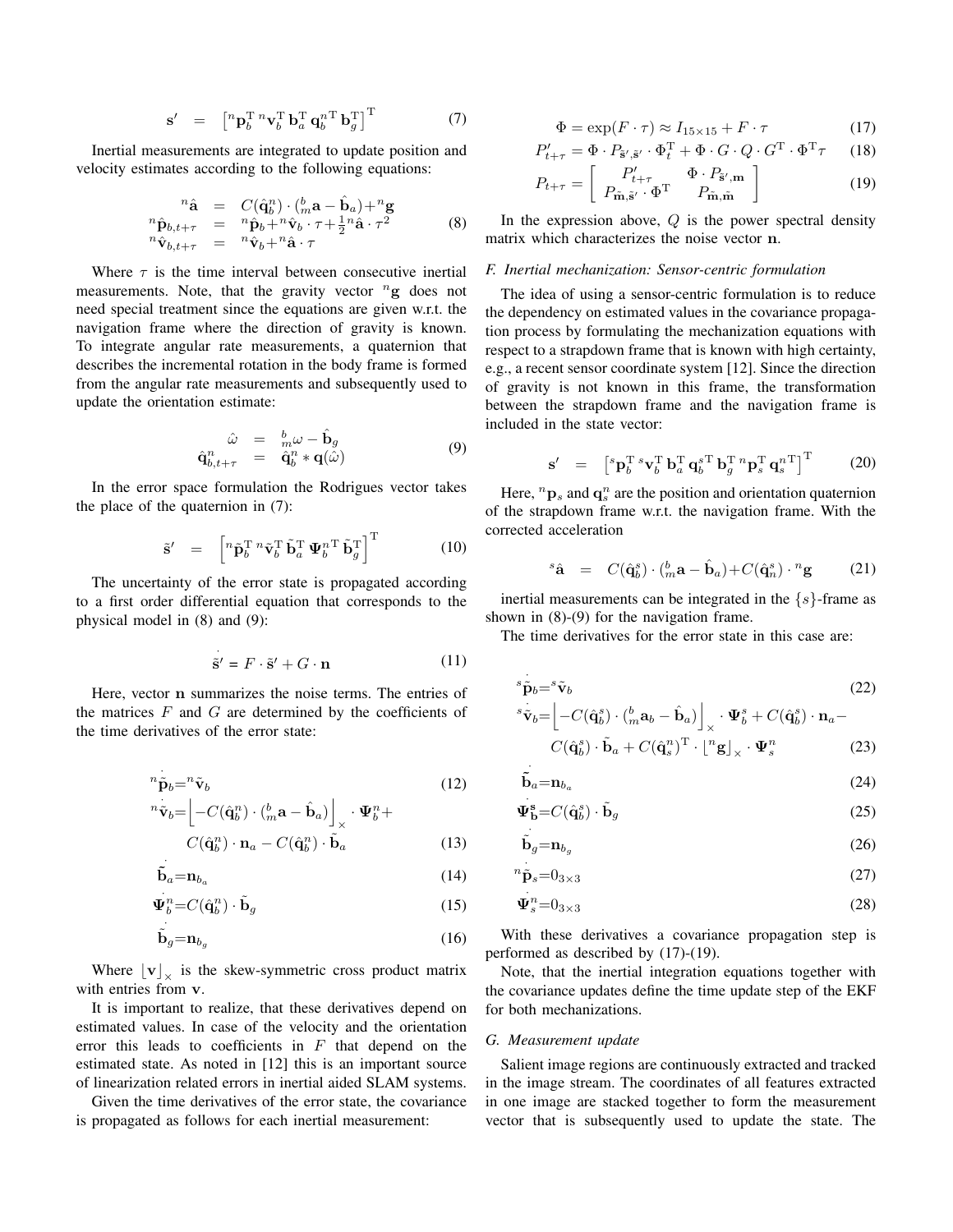observation model for a landmark  $Y_i$  consists of a coordinate transformation and subsequent projection onto the image plane:

$$
\mathbf{z} = \mathbf{h}(\mathbf{s}) + \mathbf{v}
$$
  
=  $\pi(C_s^c \cdot (\mathbf{Y}_i - {}^s \mathbf{p}_c)) + \mathbf{v}$  (29)

Here,  $\bf{z}$  are the observed image coordinates,  $\bf{v}$  is the zero mean white Gaussian measurement noise, and  $\pi(\cdot)$  is the projection function. The Jacobian of the observation model w.r.t. the state variables is:

$$
H_i = J_{\pi} \left[ J_{\mathbf{p}} \, 0_{3 \times 6} \, J_{\Psi} \, \dots \, 0_{3 \times 3 \cdot (i-1)} \, J_{\mathbf{Y}} \, 0_{3 \times 3 \cdot (N-i)} \right] \, . \tag{30}
$$

Where  $J_{\mathbf{p}}$ ,  $J_{\Psi}$  and  $J_{\mathbf{Y}}$  are the derivatives of the coordinate transformation w.r.t. the position of the body frame, its orientation, and the position of the landmark, respectively. Furthermore,  $J_{\pi}$  is the Jacobian of the projection function.

Similarly to the measurement vector, the Jacobian  $H$  for the EKF update step is obtained by stacking the Jacobians  $H_i$  for individual landmarks. Finally, an EKF update step is performed to estimate the error  $\tilde{s}$ , cf. [13]. The error estimate is then used to correct the state where quaternions are corrected as described by (4).

The observation model does not depend on the chosen mechanization. However, when a mechanization w.r.t. an arbitrary frame is used, the additional state variables have to be updated as well.

#### *H. Composition step*

The composition step, which is introduced in [8], is used in this work in order to reset the strapdown frame, which is also the reference frame for the SLAM algorithm, at regular intervals. It is basically a coordinate transformation that is applied to the whole state vector and the covariance matrix with the effect that the entries in the covariance matrix that correspond to the sensor's pose w.r.t. the strapdown frame are zeroed out while the uncertainty that is associated with the remaining state entries is adjusted accordingly. The coordinate transformation that resets the strapdown frame can be written as follows:

$$
T_s^b = \begin{bmatrix} C_b^{sT} & -C_b^{sT} \cdot {}^s\mathbf{p}_b \\ 0 & 1 \end{bmatrix}
$$
 (31)

This transformation is applied to all state variables except for the biases, which do not depend on a chosen reference frame, and the pose of the strapdown frame w.r.t. the navigation frame. The latter is adjusted by the composition

$$
T_{s_2}^n = T_s^n \cdot T_b^s. \tag{32}
$$

Here,  $\{s_2\}$  is the new strapdown frame after the composition step, which coincides with the body frame. Let  $J_c$  be the Jacobian of the function that results from applying the above coordinate transformations to the whole state. The new covariance matrix for the whole state is then obtained by first order error propagation:

$$
P_c = J_c \cdot P \cdot J_c^{\mathrm{T}} \tag{33}
$$

In the experiments presented in the next section a composition step is only performed whenever more than four new features are included in the filter state simultaneously. This strategy was chosen to speed up calculations.

#### IV. EXPERIMENTAL RESULTS

## *A. Simulation results*

For the simulation experiments, a L-shaped trajectory was generated that resembles a walk along a hallway with a sharp turn into a narrow sideway at the end. Acceleration and angular rate measurements were derived from the generated trajectory. These were artificially corrupted with white Gaussian noise whose standard deviation was determined from the noise statistics that were measured by the sensor system used for the real data experiment presented in the next section. Landmark observations were generated by projecting the coordinates of known points on the image plane using a central projection model and adding white Gaussian noise with one pixel standard deviation. Again, the chosen camera parameters resemble the values of the system used in the real data experiment.

In order to investigate in how far inertial measurements facilitate the estimation of scale, the ratio of average distances between estimated landmark positions to the average distances between ground truth landmark positions is calculated during the simulation runs:

$$
\gamma = \frac{\sum_{i=1}^{N} \sum_{j=i}^{N} ||\hat{\mathbf{Y}}_i - \hat{\mathbf{Y}}_j||}{\sum_{i=1}^{N} \sum_{j=i}^{N} ||\mathbf{Y}_i - \mathbf{Y}_j||}
$$
(34)

Results for one simulation run are shown in Figs. 2- 4. When a world-centric mechanization is used, the filter becomes inconsistent after a short period of time. Since the initial uncertainty of the sensor's pose describes the expected registration error at the beginning of the measurement process, this precludes the correction of these initial errors when the estimates of the IMU's acceleration biases improve. Consequently, the initial pitch angle error is not corrected, and an substantial error in the height estimate occurs. The worldcentric approach also yields the worst scale estimates for the main part of the scene compared to the two alternatives.

The plots for the sensor-centric mechanizations also include the transformation from the  $\{s\}$ -frame to the  $\{n\}$ -frame. Since the initial position  ${}^n\mathbf{p}_s$  is not correlated to the other state variables, it is not adapted in the filtering process and hence not included in Fig. 3. However, correlations arise when the composition step is performed. Thus,  ${}^n\mathbf{p}_s$  is included in Fig. 4.

The results indicate that a sensor-centric mechanization improves the consistency of the algorithm. Nevertheless, the filter becomes inconsistent approximately after 23 s. This is the time when the system enters the narrow sideway, and a lot of new landmarks are introduced to the filter state. Because new landmarks are initialized with a fix depth of 8 m and a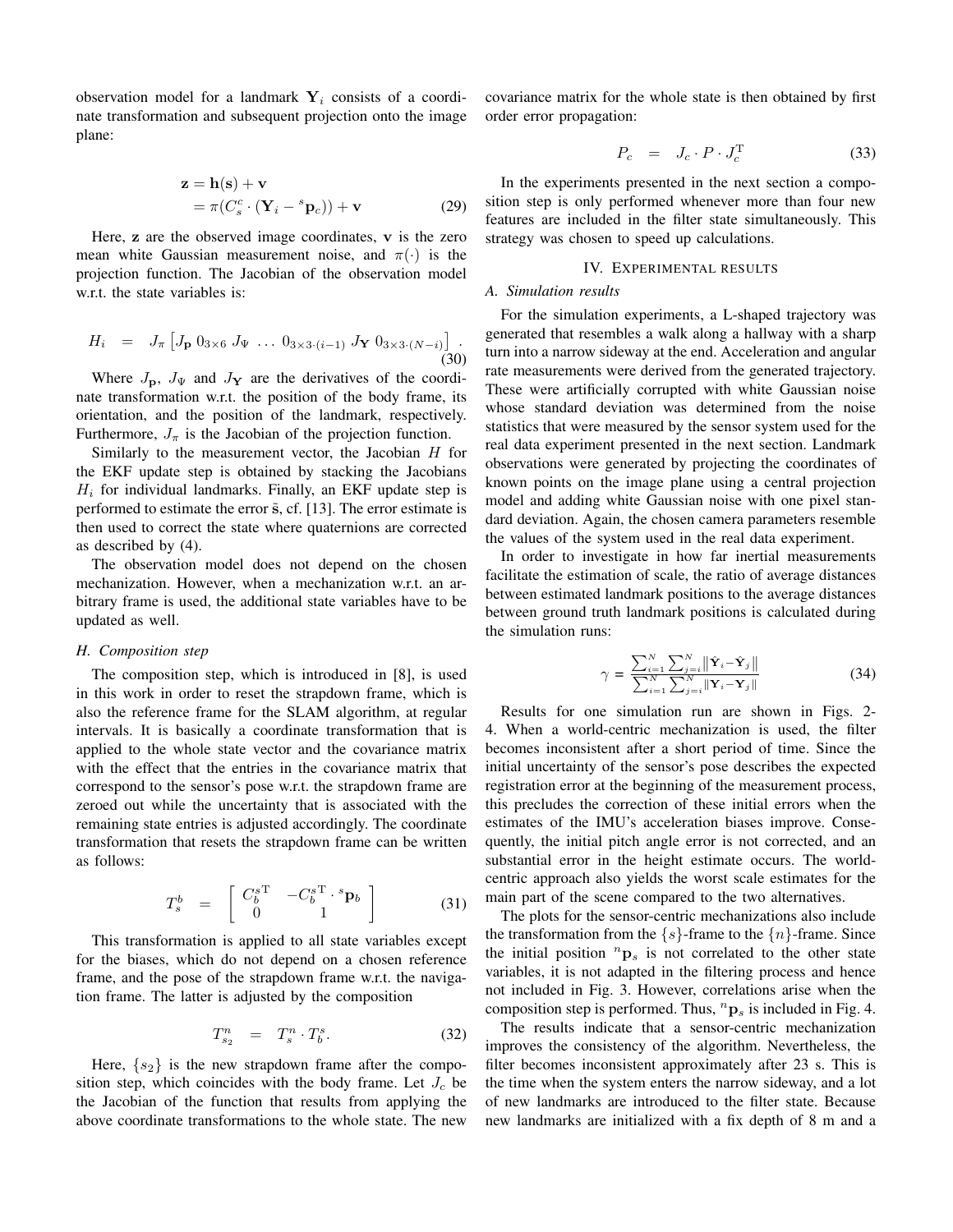

Fig. 2. Simulation results for the world-centric mechanization. (a) Top view of the simulated trajectory. Red: Reference trajectory, Green: Estimated trajectory, Blue: Reference landmark positions Orange: Estimated landmark positions. (b) Error plots. Blue: Error, Green:  $3\sigma$ -bounds as estimated by the filter. Red bars indicate the points in time when new landmarks are introduced.

large uncertainty in the direction of the projection ray, this causes the peaks that can be observed in the plots of the scale ratio  $\gamma$ . This probably also explains the observed inconsistency after 23 s: the fix depth used for initialization deviates even more from the true depth of observed landmarks in the narrow sideway.

The composition step improves the consistency of the filter w.r.t. the local strapdown frame. Note, that error and uncertainty of the estimated sensor pose in the  $\{s\}$  frame are reduced to zero after each composition step while the uncertainty associated with the pose of the  $\{s\}$  frame w.r.t. the  $\{n\}$  frame increases until the acceleration biases become observable due to the turn after 23 s. However, overall the estimates for the pose of the  $\{s\}$  frame w.r.t. the  $\{n\}$  frame are still inconsistent at the end of the trajectory.

#### *B. Indoor experiment*

The three approaches were also tested on an indoor dataset that was recorded in an office building using the system shown in Fig. 1. The sensor system is composed of MEMS accelerometers with 5-10 mg RMS noise characteristics and gyroscopes that are subject to a 0.0056  $\degree$  / (sec · $\sqrt{\text{sec}}$ ) angular velocity random walk according to the manufacturers. In addition, a camera records video images with a resolution of 1398x1080 pixels at 28 Hz. These images were scaled down to half size.

Because ground truth is not available for these experiments, the approaches have to be evaluated by comparing the reconstructed trajectory to the building's floor plan as shown in



Fig. 3. Simulation results for the sensor-centric mechanization without composition. See Fig. 2 for explanation.

Fig. 5. The initial orientation of the sensor system w.r.t. the map was determined with an integrated compass.

Obviously, the sensor-centric approach using the composition step performs best on this dataset. This holds especially for the scale factor that is severely underestimated when the composition step is not applied. If a world-centric mechanization is used, the system fails approximately after the first quarter of the trajectory. Moreover, a substantial heading angle error can be observed in this case.

# V. CONCLUSION

Two approaches to formulate the inertial mechanization equations are compared w.r.t. their applicability to inertial aided visual SLAM using an EKF. It is shown that consistency and robustness can be improved by formulating the mechanization equations w.r.t. the initial pose of the system and performing composition steps at regular intervals.

However, the filter is still inconsistent in some situations, especially when a lot of new landmarks are included to the state with arbitrary initial depth estimates. It is a fundamental flaw of the Kalman filter algorithm that it is not able to relinearize when the depth estimate for newly introduced landmarks improve. Furthermore, these linearization errors are accumulated over time when poorly estimated state variables are marginalized.